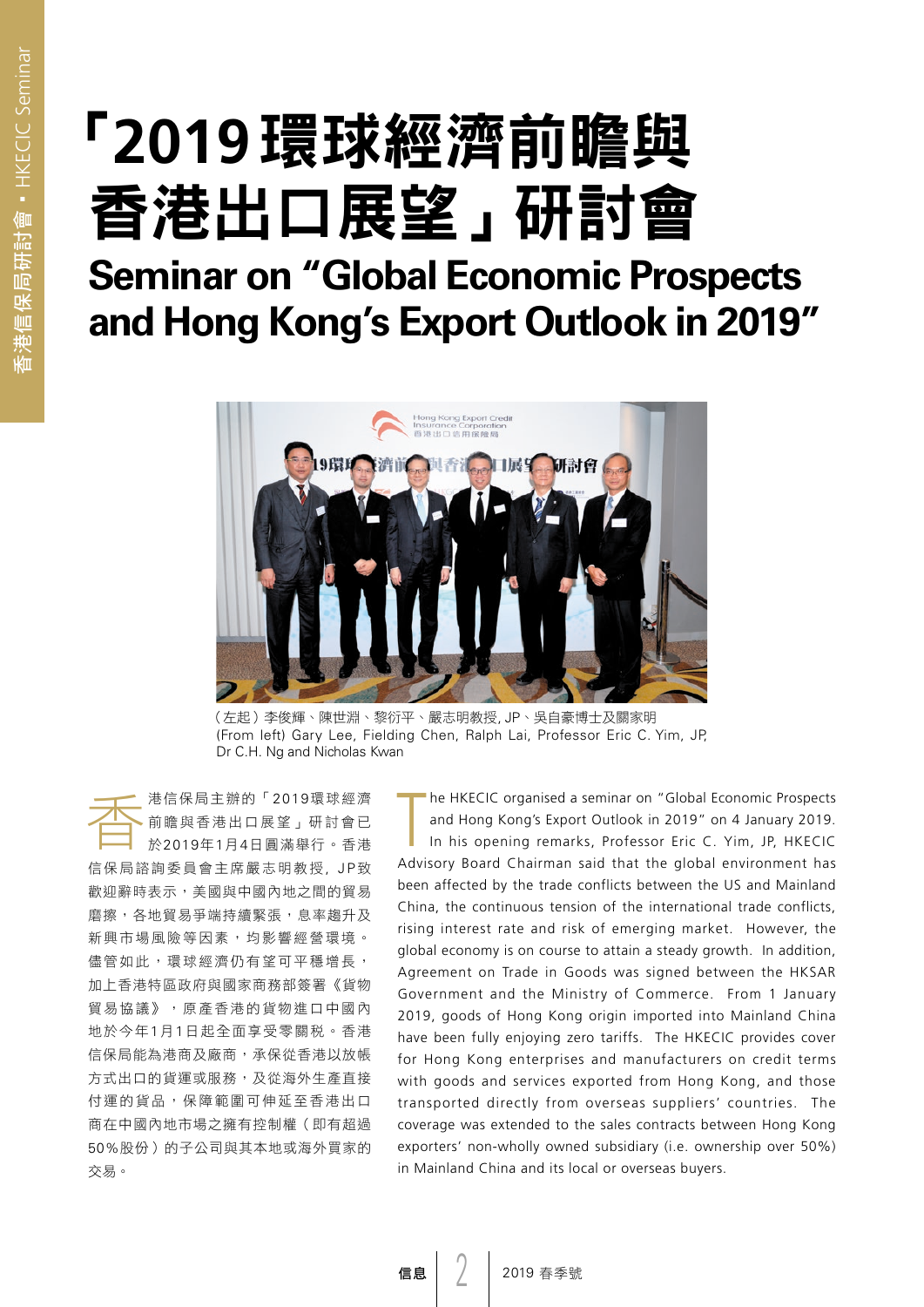多位嘉賓在研討會上發表主題演講, 其中中國建設銀行(亞洲)戰略發展部高級 副總裁、經濟學家陳世淵剖析了2019年環球 經濟前瞻,香港貿易發展局研究總監關家明 闡述中美貿易磨擦下的香港出口展望,而 摩根亞洲首席市場策略師許長泰則分享了對 全球外匯市場展望。另外,研討會亦邀請了 香港電子業總會榮譽會長及香港電子業商會 會長吳自豪博士、琪樂時裝貿易有限公司 執行董事李俊輝擔任嘉賓,共同就中小企 如何應對中美貿易磨擦分享經驗與心得。

Distinguished guests were invited as speakers at the seminar. Fielding Chen, Senior Vice President, Economist, Strategic Planning and Corporate Development, China Construction Bank (Asia) analysed the global economic perspective in 2019 while Nicholas Kwan, Director of Research, Hong Kong Trade Development Council discussed the export outlook of Hong Kong amid trade conflicts between the US and Mainland China. Tai Hui, Chief Market Strategist, Asia, J.P. Morgan Funds shared his insights on the outlook of the Global Foreign Exchange. In addition, Dr C.H. Ng , Honorary Chairman, Hong Kong Electronics Industry Council; and Chairman, The Hong Kong Electronic Industries Association and Gary Lee, Executive Director, Kei Lock Fashion Trading Limited were also invited to share their experience and views on "How SMEs Combat the Trade Conflicts between the US and Mainland China".



(左起)嚴志明教授 , JP、許長泰及黎衍平 (From left) Professor Eric C. Yim, JP, Tai Hui and Ralph Lai

此外,香港特別行政區政府駐粵經濟 貿易辦事處、工業貿易署中小企業支援與 諮詢中心、香港貿易發展局、香港生產力 促進局、香港總商會、香港中華總商會、香港 中華廠商聯合會、香港工業總會、香港出口 商會、香港中華出入口商會、香港中小型企業 總商會、香港中小型企業聯合會、香港中小企 經貿促進會、香港中小企業發展促進會及香港 中小企業總會亦鼎力支持香港信保局,擔任 研討會的支持機構。

The seminar was well supported by the Hong Kong Economic and Trade Office in Guangdong of the HKSAR Government, the Support and Consultation Centre for SMEs (SUCCESS) of the Trade and Industry Department, Hong Kong Trade Development Council, Hong Kong Productivity Council, Hong Kong General Chamber of Commerce, The Chinese General Chamber of Commerce, The Chinese Manufacturers' Association of Hong Kong, Federation of Hong Kong Industries, The Hong Kong Exporters' Association, The Hong Kong Chinese Importers' & Exporters' Association, The Hong Kong General Chamber of Small and Medium Business, Hong Kong Small and Medium Enterprises Association, Hong Kong (SME) Economic and Trade Promotional Association, Hong Kong Promotion Association for Small and Medium Enterprises and the Hong Kong Small and Medium Enterprises General Association.

本期《信息》特別輯錄當日的演講內容,以供讀者參考。 Summaries of the speeches as follows.

 $\mathcal{S}$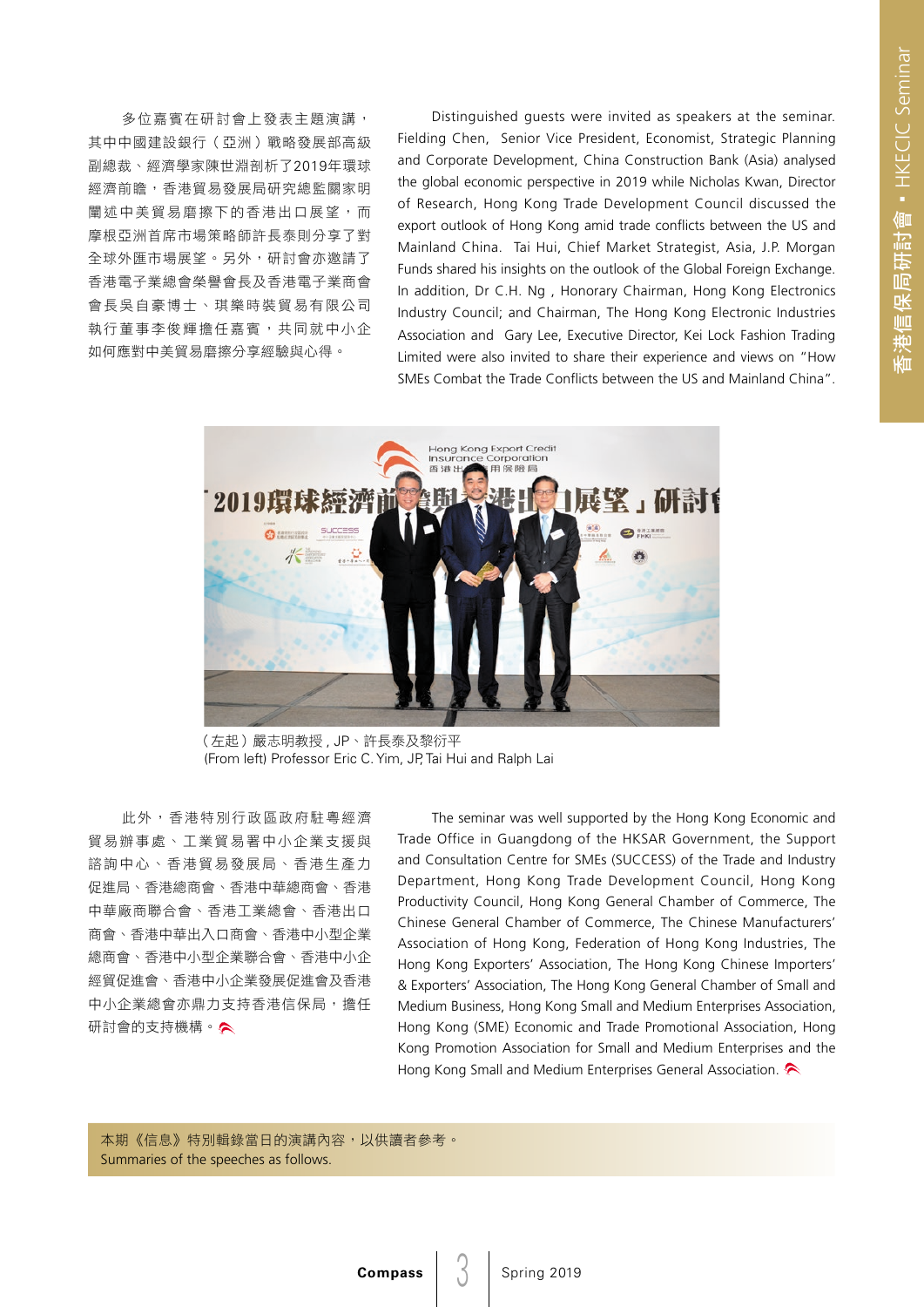## 2019環球經濟前瞻 **Global Economic Perspective in 2019**



陳世淵 中國建設銀行(亞洲)戰略發展部 高級副總裁、經濟學家

**Fielding Chen**  Senior Vice President, Economist, Strategic Planning and Corporate Development, China Construction Bank (Asia)

2 017 年的全球經濟增長非常良好, 但到2018年卻出現了中美貿易磨擦, 令整個經濟、金融幾乎180度轉變,並 進入比較動盪的時期。中美貿易磨擦持續, 預期2019年全球和中國經濟增長均會減速。

中美貿易磨擦其實由地緣政治競爭 所致,因地緣政治競爭需要突破口,這個 突破口就是貿易。美國總統特朗普以貿易 不平衡為突破口,在短短幾個月內,將議題 迅速地從貿易領域擴散到美國的中期選舉、 知識產權和科技方面。現在的焦點來到國際 經濟秩序,就是在世界貿易組織裏的較量, 所以中美貿易磨擦不僅是關於貿易。

### 中美貿易磨擦牽涉多方利益

中美貿易磨擦是全球性挑戰,牽涉 多方利益,第一是對各國經濟衝擊很大。 對大多數亞洲國家如馬來西亞、韓國、 新加坡、泰國等來説,如果中國出口下降, 受傷最大的可能不是中國,而是這些國家, 所以中美貿易磨擦不僅關乎中國,還關乎與 中國進出口關係密切的一些亞洲國家和其他 地區國家。

017 saw tremendous growth in the global economy. However,<br>trade conflicts between the US and Mainland China caused<br>economies and financial markets to turn 180 degrees into trade conflicts between the US and Mainland China caused economies and financial markets to turn 180 degrees into a period of high volatility. As US-Mainland China trade conflicts continue, economic growth in Mainland China and around the world is expected to slow.

The trade conflicts were triggered by competition on the geopolitical level. Using trade imbalance as a trigger, US president Donald Trump quickly pushed the agenda within a few short months from trade to other areas such as the US midterm elections, intellectual property rights and technology. As focus now shifts to the international economic order, the contest has been taken into the World Trade Organisation. Therefore, the US-Mainland China trade conflicts are not just about trade.

### **Many Sides Suffer from US-Mainland China Trade Conflicts**

The US-Mainland China trade conflicts are a global challenge that threatens the interests of many parties. Firstly, it comes as a big blow to the economies of all countries. If there is a decline in Mainland exports, the majority of Asian nations such as Malaysia, Korea, Singapore and Thailand may end up hurting more than China. This is why the trade conflicts are not only a concern to Mainland China but also to economies in Asia and other regions that have close trade relations with the Mainland.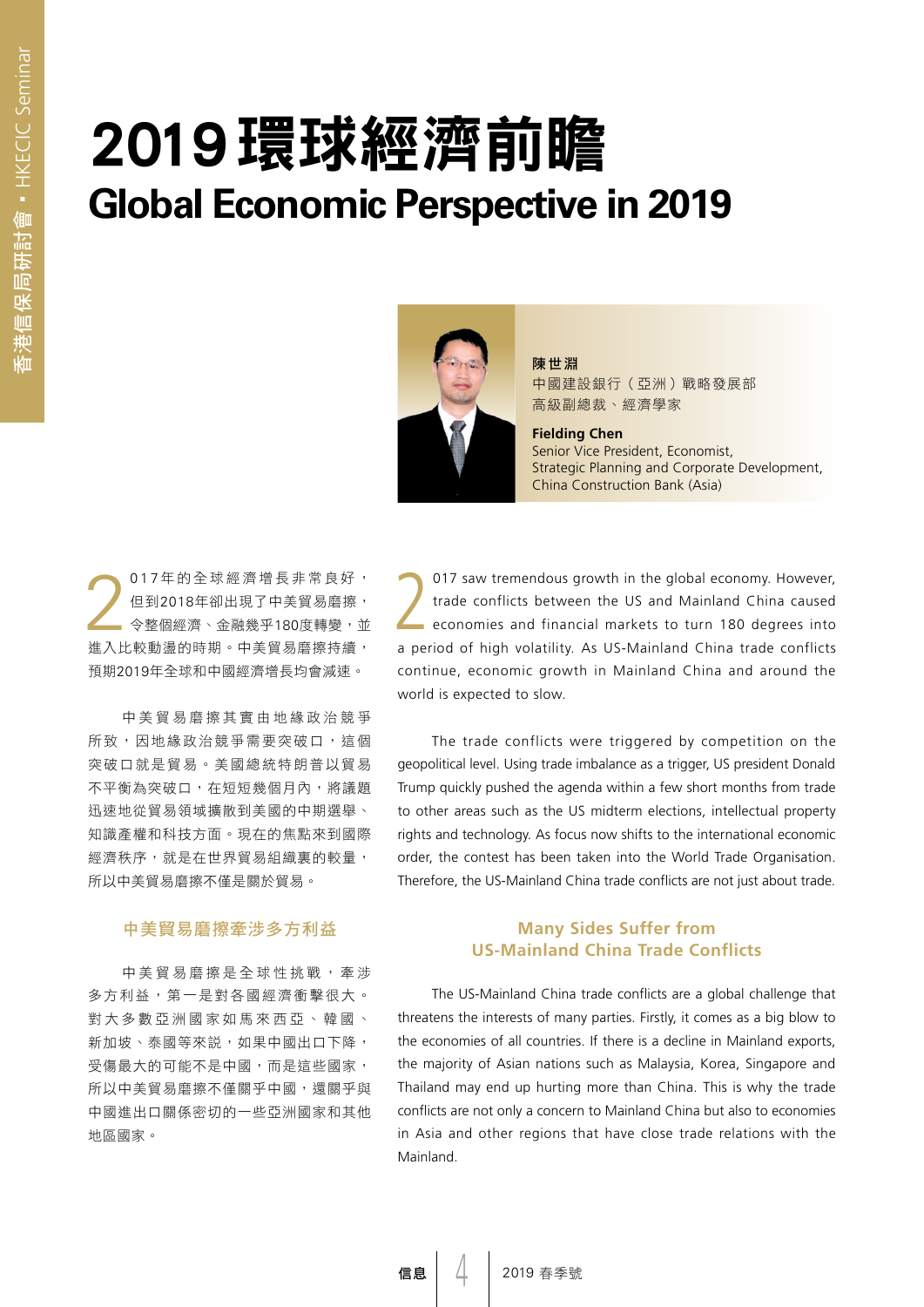另一方面,美國可能也不會放過歐洲 和日本。從產業結構來講,中國的產業實際 上跟美國是互補的。中國出口中低端的勞動 密集型產品到美國,美國則出口高端的製造 業、服務業產品到中國,這是高度互補的。 其實,日本、歐洲等發達國家才是與美國 在產業上的高度競爭。從這個角度來說, 如果特朗普想真正幫助美國企業,他在未來 必然會對日本和歐洲下手。之前已經有一些 新聞從歐洲傳出,整個歐洲對於如何與美國 談判,陷入了僵局,歐洲既不想得罪美國, 也不想在貿易磨擦上令本國企業受損。

### 中美貿易磨擦的影響

從 2018 年 7 月份美國開始對中國 徵稅時,我們看到大多數時間對出口影響 不大,但最近對出口影響相對大一點, 也沒有一下子把中國的出口推向負增長。 從經濟數據來看,中國對美國的貿易佔中國 國內生產總值的比例並不是很大,實際上, 中國對美國出口佔中國國內生產總值不到 5%,在大多數主要國家中處於中低水平, 即使中國跟美國全部鬧翻的話,它的整體 影響也是有限的。

我們做了一個估計,目前,中美貿易 磨擦對中國國內生產總值的影響在大約 0.3個百分點。假如美國對中國所有商品 徵稅的話,會影響大約1個百分點的中國 國內生產總值,所以目前影響相對比較可 控。然而,在最差情況下,影響會比較大, 會有1.2個百分點,但也不是非常致命的。 當然,貿易磨擦對美國的影響是比較低的, 因為美國經濟體較大,對美國經濟的影響 只有0.2個百分點。

中美關係其實是互補的,中國出口 低端、廉價的勞動力產品到美國, 降低美國的通貨膨脹。在貿易磨擦中, 如果美國對中國所有商品徵税20%的話, 反而會抬高美國通貨膨脹0.65個百分點, 0.65 個百分點看似不多,但如果是美國 聯邦儲備局(美聯儲)要多加兩次息,

On the other hand, the US may not let Europe and Japan off lightly either. The industrial structures of Mainland China and the US are actually highly complementary. Mainland China exports low-end and mid-range labour-intensive products to the US while in return, the US exports high-end products and services to the Mainland. In fact, developed countries such as Japan and those in Europe are the US' biggest industrial competitors. From this perspective, if Donald Trump wants to really help US companies, he would no doubt be targetting Japan and Europe in the future. News from Europe have already indicated that European countries are deadlocked over how to negotiate with the US. While Europe hopes to maintain good relations with America, it does not want trade conflicts to hurt its own industries.

### **Effects of US-Mainland China Trade Conflicts**

Since the US imposed new tariffs on Mainland imports starting July 2018, we have not seen great impact on exports from Mainland China until very recently. Neither have the tariffs pushed growth in Mainland exports into negative territory. Statistically, Mainland exports to the US do not account for a large percentage of China's GDP. Indeed, it stands at less than 5%, which is lower than the average of most other major markets. Even if there is a breakdown in US-Mainland China relations, overall impact on the Mainland economy would be minimal.

We estimate that the US-Mainland China trade conflicts are currently impacting Mainland China's GDP by about 0.3%. If the US imposes tariffs on all Mainland goods, about 1% of China's GDP will be affected. As such, the current situation is relatively under control. Even in the worst-case scenario, a 1.2% impact on GDP is bigger but still not disastrous. Obviously, as the US economy is bigger, there will be a smaller impact of only 0.2%.

Complementary Sino-US trade relations see the export of low-end products with low labour costs from Mainland China to the US, helping to keep down American inflation. If the US imposes 20% tariffs on all Mainland goods, US inflation would go up by 0.65%. The figure may seem insignificant, but if the US Federal Reserve (Fed) raises interest rates two more times, it would cause already fluctuating US financial market to be even more volatile, creating chaos. American financial markets are highly reactive. Should markets collapse, an economic recession may follow. This is the biggest worry of the US. An uncertain economy coupled with rising inflation will pose severe constraints on US Federal Reserve or US government policies.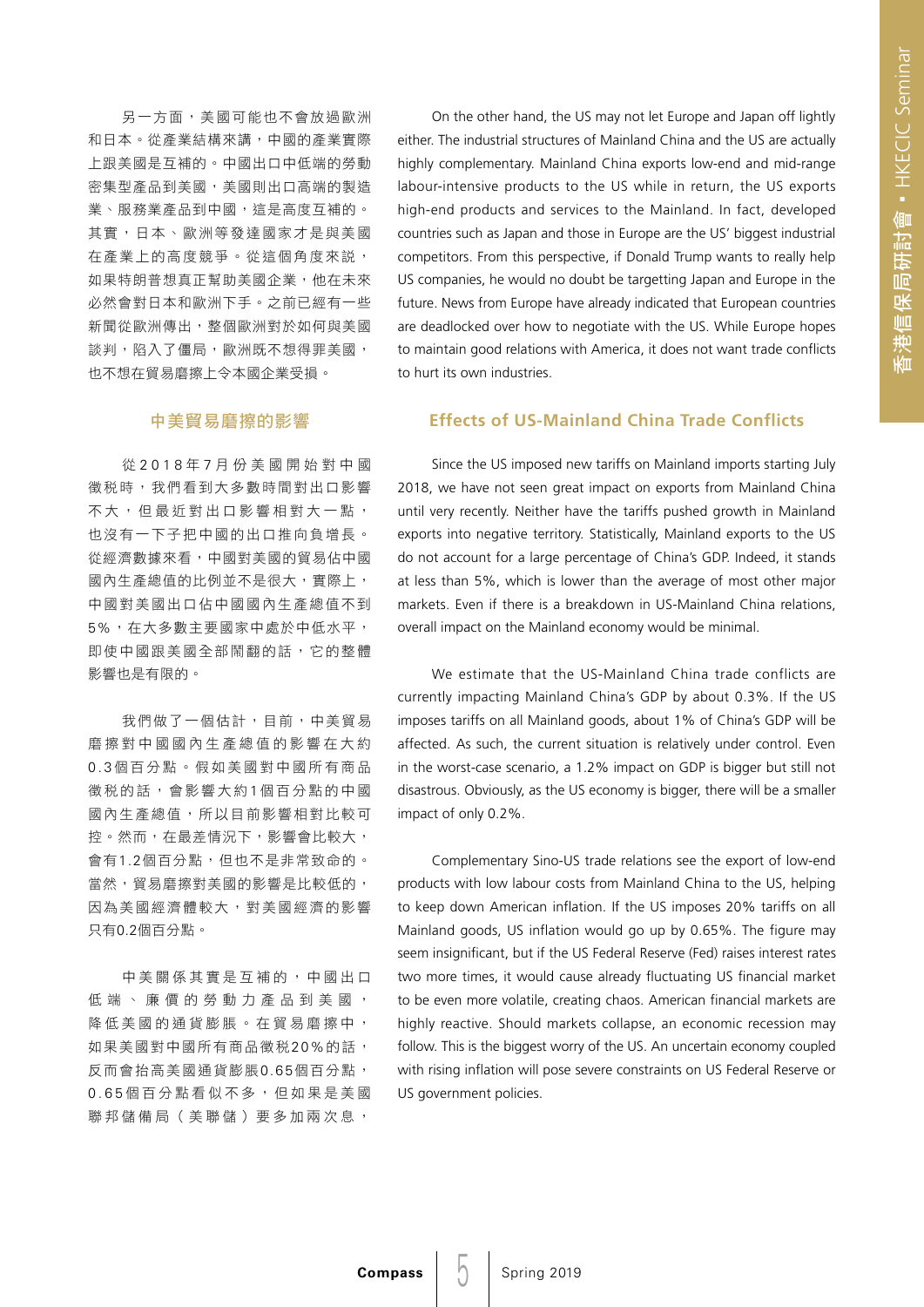後果卻是嚴重。目前美國金融市場較動盪, 美聯儲如果還多加兩次息的話,美國金融 肯定會陷入混亂的情況。美國金融市場對 經濟反作用非常大,美國金融一旦暴跌 的話,經濟很有可能陷入衰退,這是美國 真正擔心的地方。當整個經濟前景不明朗, 加上通脹上升,對美聯儲或者美國的政策會 有很大的制約。

### 中美貿易磨擦屬長期較量

貿易磨擦有三個特點:一是複雜性, 二是可控性,第三個在去年比較重要的是 長期性,我覺得它會走向可控,也會走向 長期。貿易磨擦有很多結構性問題,在短期 是無法解決的。最簡單的貿易逆差,也不是 一、兩年能解決,所以貿易磨擦必然是一個 長期較量。

我認為中美在G20談判最大的成果, 是成功防止貿易磨擦走向失控,讓貿易磨擦 走向可控與長期化,把貿易磨擦對中國的 經濟的負面影響,控制在0.3個百分點。二是 消除了磨擦失控,中美進入冷戰的風險, 這對信心有很大提振,有利於促進投資、 消費和貿易,亦有利於國內的穩增長、 促改革,提供了很大的空間。

影響中美貿易談判的因素總共有四個: 第一個是美國內閣強硬派比較多,未來我們 將觀察特朗普在今年是否會重新調整內閣。 第二個是美國的議院裡面出現了民主黨控制 眾議員,共和黨控制參議院的局面,其實 美國新一任眾議院上任,民主黨控制眾議院 會對特朗普進行削弱作用。三是美國經濟從 高位回落,增長可能會從去年的2.9%,滑落 到今年的2.6%,股市已經震盪得很厲害。 最後一個是美國今年的目標,可能會轉向 歐洲,因為轉向歐洲才會對美國企業真正 得到幫助,所以綜合考慮這些因素,我們感 覺貿易磨擦達成協議的可能性非常大。

另一方面,中美貿易磨擦對中國的正面 作用是中美貿易磨擦產生巨大的外部壓力, 正慢慢成為中國改革開放的動力。

### **US-Mainland China Trade Conflicts will be Long-term**

Trade conflicts have three special characteristics: complexity, controllability and, as more importantly seen in the past year, chronicity. I am of the view the conflicts will head towards a controllable state and it will be long-term. The many structural problems of trade conflicts cannot be resolved within a short period of time. Even the simplest issue of trade deficit is not something that can be settled in one or two years. Therefore, trade conflicts are always long-term struggles.

I believe the most fruitful outcome of the two countries' negotiations at the G20 summit is that of preventing the trade conflicts from spiraling out of control, allowing the situation to head towards a more controllable state and taking it long-term. This has confined the negative impact on China's economy to within 0.3%. Secondly, by eliminating fears of the conflicts going out of control and the risk of the US and Maninland China entering into a "cold war", confidence levels have been lifted, facilitating investment, consumption and trade. It is also conducive to stable internal growth and reform in Mainland China.

There are four factors affecting US-Mainland China trade negotiations. First, the US cabinet is dominated by hardliners. We will observe whether Donald Trump will reshuffle the cabinet this year. Second, the Democratic Party now controls the House of Representatives while Republicans hold the majority of seats in the Senate. In fact, Democratic majority in the lower chamber will serve to weaken Donald Trump's power. Third, the US economy is facing a downturn. After peaking at 2.9% last year, economic growth is expected to slow to 2.6% this year and severe turbulence is already being felt in the stock market. The final factor is that the US may shift its focus to European markets this year. Only this will bring real help US enterprises. Taking all of the above into consideration, we believe there is high possibility that an agreement will be reached in the trade conflicts.

For Mainland China, there is a positive aspect to the US-Mainland China trade conflicts. The earnest external pressure on the Mainland is slowly building up momentum for the country's reform and opening up.

### **The Trade Conflicts' Impact on Hong Kong's Economy**

The trade conflicts will have a bigger impact on the Hong Kong economy. Hong Kong exports may decline from a year-on-year growth of 6% in 2018 to zero or even negative growth. Under this scenario, Hong Kong's GDP will drop by 50 to 100 basis points, that is from 3-3.5% to 2-2.5%.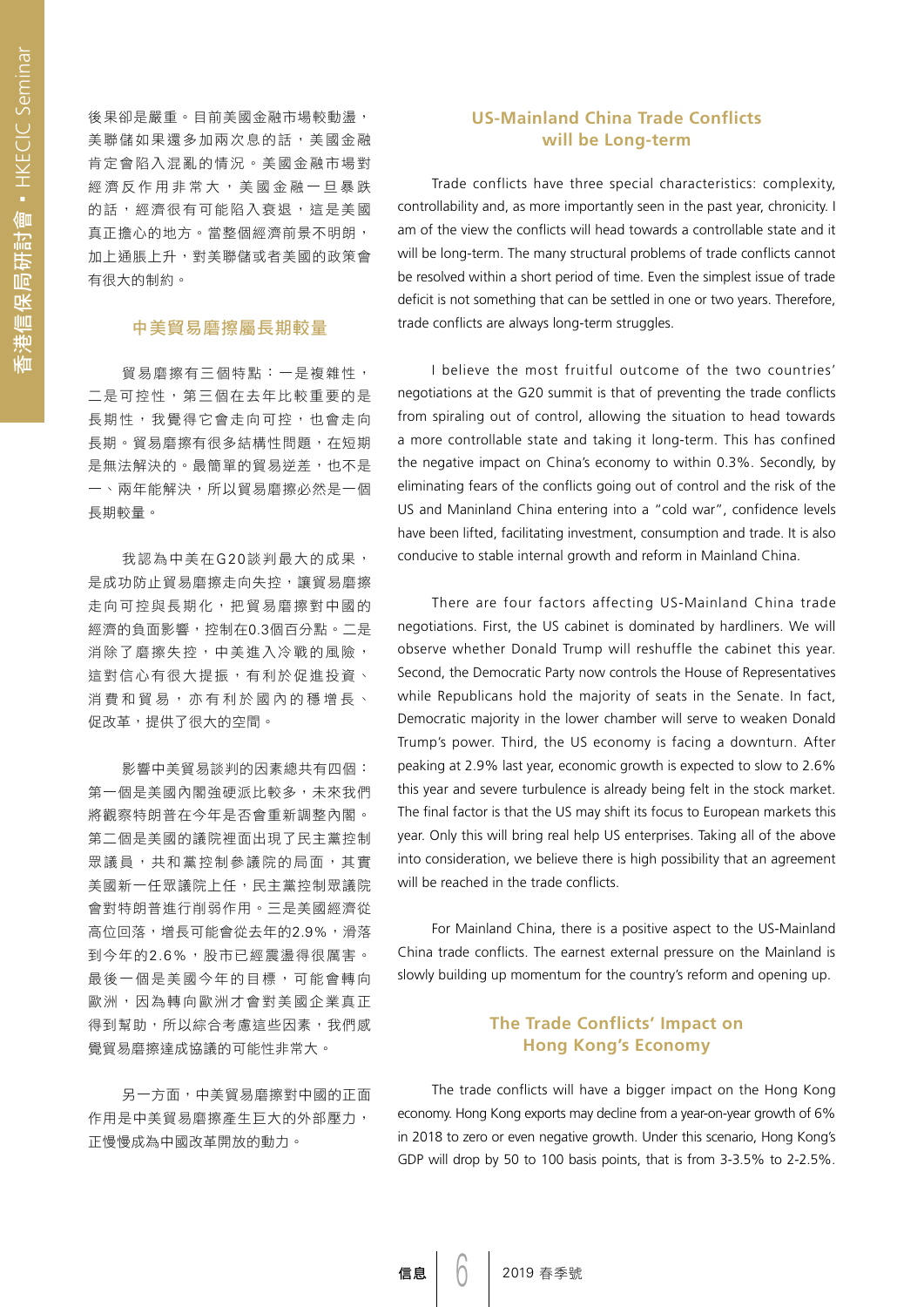### 貿易磨擦對香港經濟的影響

貿易磨擦對香港經濟影響較大, 貿易磨擦可能會使香港的出口從 2018 年 的6 %增長,下降到零增長甚至負增長。 在這個情況下,香港國內生產總值應該會 下滑0.5-1個百分點,也就是從3-3.5%下降 到2-2.5%,其實2-2.5%是相對比較低,但 是香港經濟也不會陷入衰退。香港經濟還是 以消費為主,若消費沒有特別大損失,香港 經濟不會出大問題。

港元匯率目前偏弱,但是也沒有 特別低。從港元匯率來看,市場已經從 去年第三季度極度恐慌中復甦了,並沒有 恐慌情緒。香港流動性還要看香港外匯基金 發行的票據。在大部分情況下,要是不發生 全球性金融危機,香港流動性或港元匯率 應該都不會有問題。

#### 2019全球經濟展望

展望2019年,中國經濟會繼續向下, 應該會從2018年的6.6、6.7%,下降到 2019年的6.2、6.3%,但是我感覺信心在 復甦中。

美國經濟會給大家帶來更多風險, 第一個是高位回落給全球帶來很大的風險, 然後是繼續加息,第三個是股市波動很 厲害,第四個是政治出現不穩定。每個因素 都會給全球帶來很大影響。至於歐洲經濟跟 去年比較,風險也有所增加。

英國脱歐進程風險非常大,這個我們 正在密切關注。歐洲央行可能開始加息, 一方面經濟可能波動,另一方面還要加息, 這個會造成困惑。美國與歐洲今年可能開 始出現貿易磨擦,對新興市場來講就比較 麻煩,整個全球流動性緊張及貿易磨擦至少 在上半年會有所反映,全球經濟會減速, 從去年的3.7%降到今年的3.5%,這對於 部分比較脆弱的新興市場經濟體,應該會 造成比較大的衝擊。

Even though a 2-2.5% growth is relatively low, Hong Kong's economy will not slide into recession as the economy is consumption-driven. No problems can be envisaged if there is no negative impact on consumption levels.

Currently, the Hong Kong Dollar exchange rate is weak but is not at a very low level. From the currency exchange perspective, the market has recovered from the panic felt in the third quarter of last year. The liquidity of the Hong Kong Dollar is subject to the Exchange Fund Bills issued. Under most circumstances, unless there is a global financial crisis, there will be no problems with liquidity and the exchange rate of the Hong Kong Dollar.

### **2019 Global Economic Outlook**

In 2019, the downturn in Mainland China's economy will continue. It is expected that growth will slide from 6.6/6.7% in 2018 to 6.2/6.3% in 2019. That said, I believe market confidence is recovering.

The US economy will bring greater risks for everyone. First, it will be coming down from a peak. On top of that, interest rates will continue to go up. Third, the stock market is in great volatility and fourth, there are signs of political instability. Each of these risks will have substantial global impact. Risks in European economies are also on the rise when compared with last year.

There are huge uncertainties surrounding Brexit and we are watching the situation closely. The European Central Bank may start raising interest rates. But doing that when economies may be starting to show volatility will cause confusion. A possible trade conflicts between the US and Europe will be particularly troublesome for emerging markets. The effects of tightening global liquidity and trade conflicts should become apparent in the first half of the year. Slowdown of the global economy from 3.7% last year to 3.5% this year will have a harder impact on the more vulnerable emerging markets.

> 本文之英文翻譯由香港信保局安排 English translation arranged by the HKECIC

 $\sqrt{2}$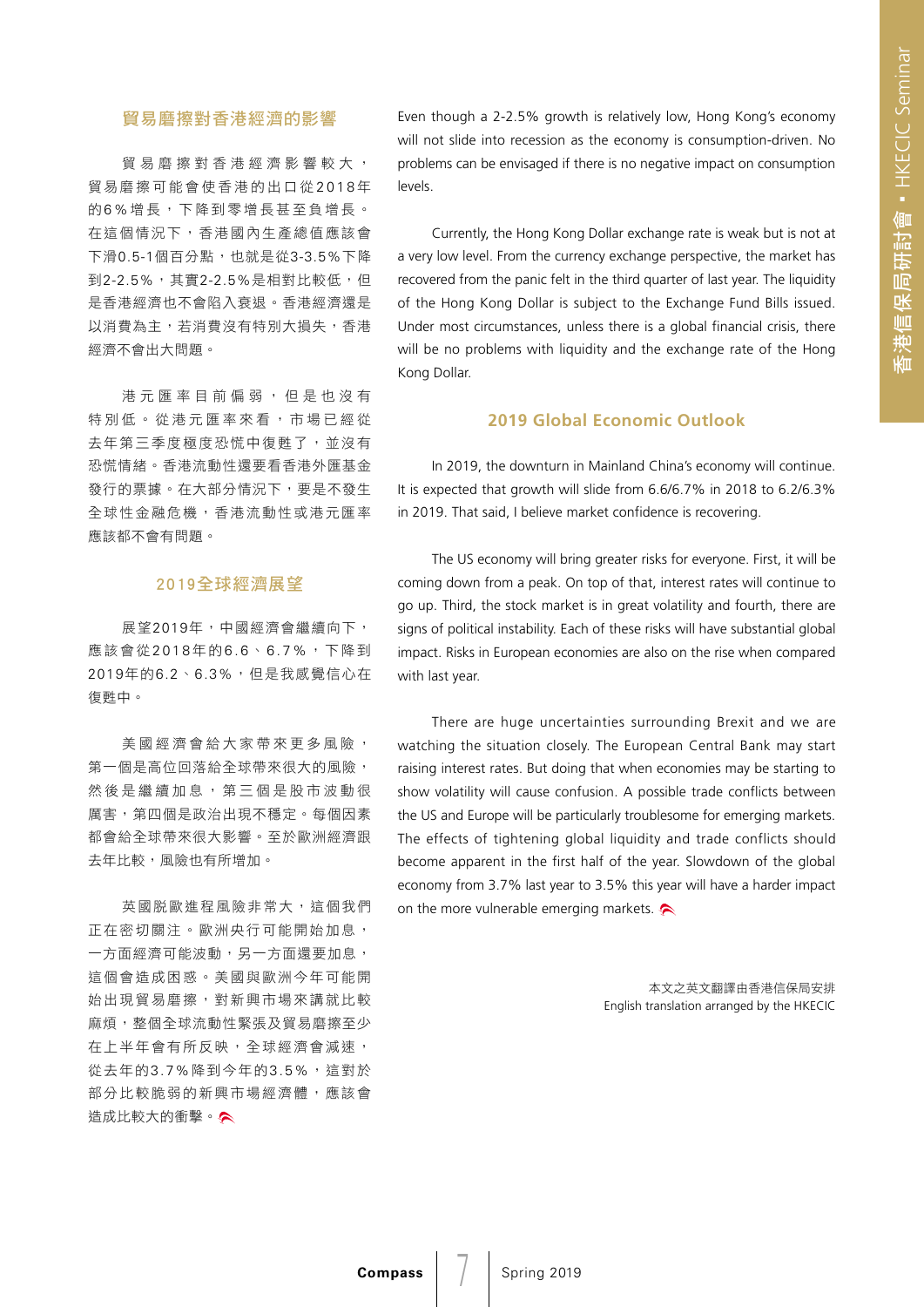# 中美貿易磨擦下的 香港出口展望

### **Export Outlook of Hong Kong amid Trade Conflicts between the US and Mainland China**



關家明 香港貿易發展局研究總監

**Nicholas Kwan**  Director of Research, Hong Kong Trade Development Council

在中美貿易磨擦下,「信心」是市場 面對的最大問題。香港貿發局出口 指數在該磨擦的衝擊下,於去年 第三季應聲急挫。然而,出口商的負面情緒 卻未見有進一步惡化,預計2019年出口貨 值應可保持有5%的增長。本港出口數字於 2014至2016年間經常錄得負數,至2016年 下半年才開始轉好,去年11月出口額雖下 跌0.8%,但若與前兩年比較,明顯算不上 太差。從數據上看,2018年香港的整體出口 相當亮麗,是出口表現強勁的一年,大部分 增長集中於2017年全年和2018年上半年, 直到2018下半年才開始放緩。

### 避關稅促使提前發貨

中美貿易磨擦於 2018年中開始, 這可能令原計劃在10至12月出口的貨物提 早發貨,亦解釋了為何出口增長於一個月內 跌至負數。事實上,受農曆新年因素影響,

Inder the cloud created by US-Mainland China trade conflicts,<br>it is "confidence" that has been hit the hardest in markets.<br>The trade conflicts caused the HKTDC Export Index to fall it is "confidence" that has been hit the hardest in markets. sharply in the third quarter of last year. Nevertheless, negative sentiments among exporters have not deteriorated further. It is forecast that the value of merchandise exports in 2019 should be able to maintain a 5% growth. Hong Kong export figures were often in negative territory between 2014 and 2016. They did not start to improve until the second half of 2016. Although export volume fell by 0.8% in November last year, it is clearly still not as bad as the previous two years. Statistically, overall Hong Kong exports recorded a strong performance in 2018 with most of the growth coming from 2017 and the first half of 2018. It did not begin to slow down until the second half of 2018.

#### **Shipping Early to Avoid Tariffs**

The trade conflicts between the US and Mainland China began in mid-2018. This may have prompted the early shipment of goods originally planned for export between October and December. It also explains why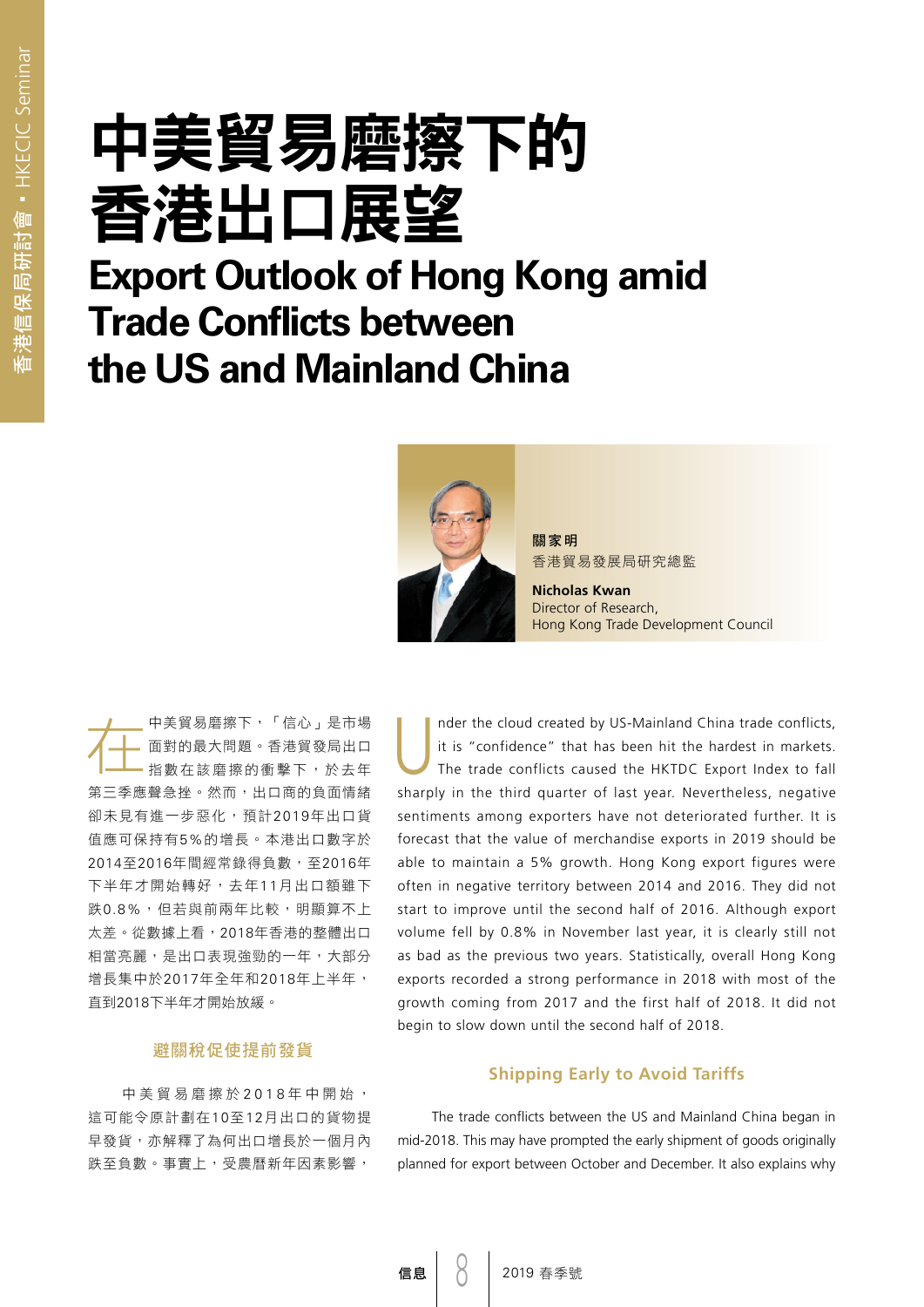年底及年初的出口數字從來都不穩定,故要 將今年首三個月數字一併觀察,才能窺探 全貌。

市場方面,美國是香港主要出口 市場中表現最好的一個,有逾9%的增長, 升幅僅次於歐盟。相反,去年出口到日本 的數字卻只有1.1%增幅。令人振奮的, 是香港對歐洲新興市場的出口增幅逾30%, 非洲、拉美更錄得雙位數增長,所以香港 去年的增長以市場計算十分均衡,亦反映 全球經濟復甦。故此,儘管個別市場受 貿易磨擦影響,但只要其他市場受未深受 感染,預計今年出口表現也不會太差。

產品方面,電子產品仍是香港出口增長 的主要推動力,佔香港出口總額約六成。 其他如成衣、鐘錶、首飾及玩具等,去年首 10個月比前年同期皆錄得升幅。值得注意 的是,部分離岸貿易的資料並未全部記錄, 許多貿易公司都在香港以外地區設廠生產, 尤其是玩具、成衣業等,主要把產品直接運 往海外市場,不經香港付運,有關數據不會 在香港海關資料中顯示,故香港出口數據 未必可切實反映香港的出口表現。

### 出口商信心影響接單

香港貿發局在2018年1 1月底訪問了 500家出口商,收集他們對未來3至6個月的 出口前景的看法,以編製香港出口指數。 2018年5月中,當時市場暢旺,出口商對 香港前景充滿信心,出口指數達 54.1, 是10年以來最高。即使2018年第三季急墜 18.3至35.8,第四季只微跌0.6點至35.2, 顯示即使中美貿易磨擦持續,出口商的負面 情緒未有進一步惡化。因此,香港貿發局稍 為調高今年的預測,展望今年出口情況未必 太差。

export growth fell to a negative level within the space of one month. Indeed, due to the Chinese New Year holidays, export figures have always fluctuated at year end and the start of each year. Therefore, it is necessary to look holistically at the figures for the first three months of this year to grasp the full picture.

In terms of markets, the US was the best performing for Hong Kong exports with a growth of more than 9%. This is second only to all of the EU. On the contrary, exports to Japan last year went up by only 1.1%. An exciting development has been the more than 30% increase in exports to emerging European markets. Double-digit growth was also recorded for Africa and Latin America. Therefore, Hong Kong's export growth last year was well balanced amongst markets and reflected recovery in the global economy. As such, although trade conflicts are impacting individual markets, as long as other markets are not deeply affected, a reasonable export performance can be expected.

In terms of products, electronic goods are still the main driving force behind Hong Kong export growth, accounting for about 60% of total exports. Other merchandise such as ready-to-wear clothing, watches, jewellery and toys recorded an increase in the first 10 months of last year over the same period the year before. It is worth noting that information on offshore trade has not been fully recorded as many companies operate factories outside Hong Kong, especially those in the toy and garment industries, and they ship products directly to overseas markets without re-exporting from Hong Kong. Such data is therefore, not reflected in the information from the Customs and Excise Department and Hong Kong export figures may not accurately reflect Hong Kong's real export performance.

### **Confidence Affecting Orders for Exporters**

At the end of November 2018, in preparing the Hong Kong Export Index, the HKTDC surveyed 500 exporters to collect their outlooks on exports for the following three to six months. In the middle of May 2018, when the market was booming, exporters were full of confidence and the Export Index reached a 10-year high of 54.1. While the third quarter of 2018 saw a sharp 18.3 point drop to 35.8, the Index edged down only slightly by 0.6 points to 35.2 in the fourth quarter, indicating that even if the US-Mainland China trade conflicts continues, the negative sentiment of exporters has not deteriorated further. Therefore, the HKTDC has slightly raised its 2019 forecast and predicts export performance may be reasonable.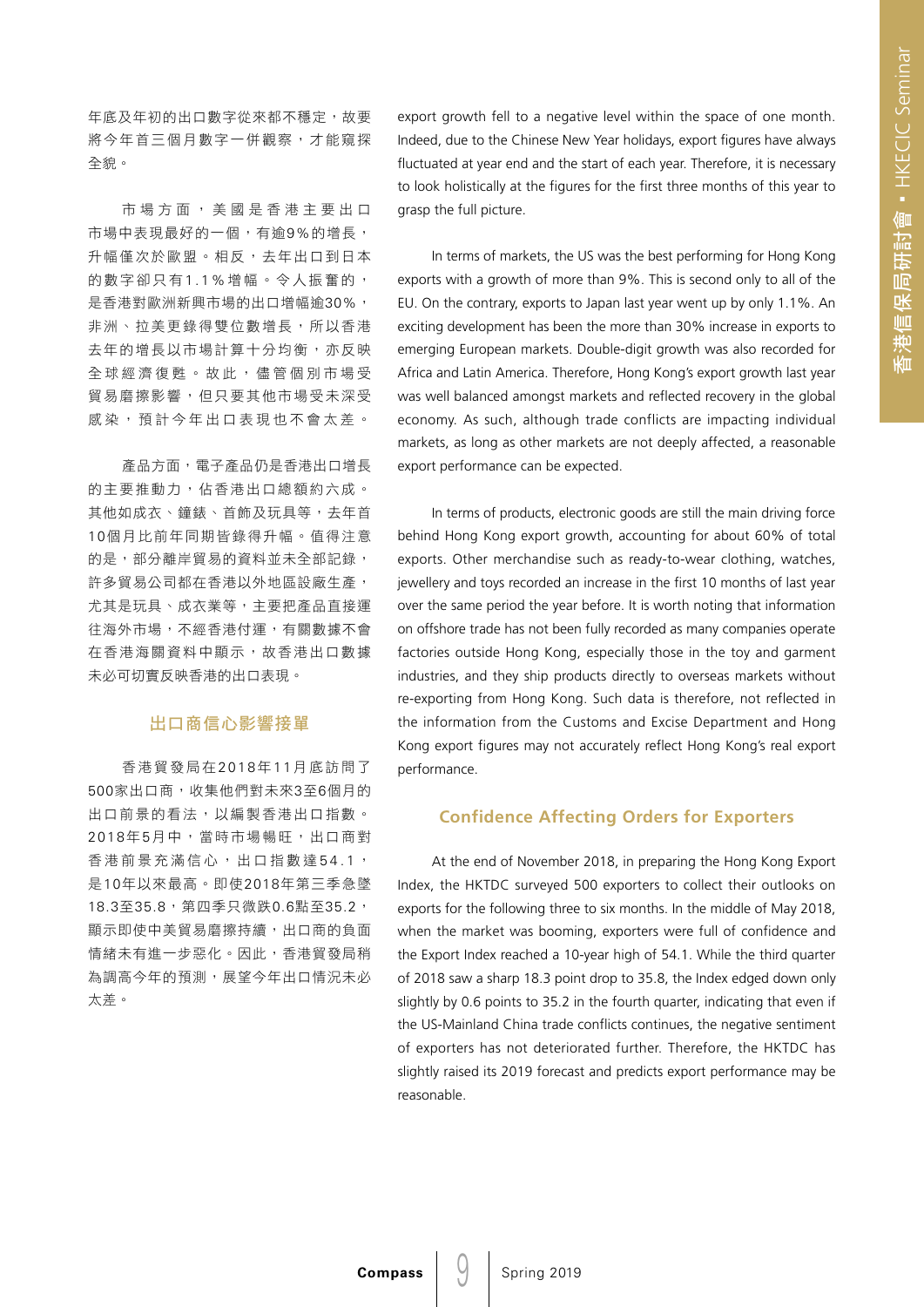另外,香港貿發局在訪問中特別設計 了一條問題,就是「中美貿易磨擦預期或已 經對廠商的出口帶來多大影響?」事實上, 這個趨勢相當清楚,愈來愈多人預期會有影 響。當在2018年第四季訪問時,認為「會影 響」的回覆已超過一半,同時回答「已經 受到影響」的也接近一半,可見第四季是一 個分水嶺。在前三季有許多以前不覺得會有 影響的出口商,現在均開始認為遲早會受到 影響,所以大家應該早作準備。

當被問及「貿易磨擦如何影響他們」, 很多人回覆「加關税、減利潤」等,但實際 上最大影響是「接單」。的確,現時愈來 愈多人指出並非沒有訂單,而是因為出口商 不敢冒太大風險,即使有訂單也不願交易, 使訂單數量逐步減少。有見及此,最大的 問題始終在於下單的信心,這種不確定性或 是香港出口增長放緩的因素。

### 料今年出口5%增長

今年出口表現雖不會較去年好, 但也不會最差,因為還有很多表現不錯的 其他市場,甚至美國市場的需求仍然存在, 故預料本港今年出口貨值會保持5%的增長。

面對中美貿易磨擦,許多人説搬廠或 不出售貨物到美國是解決方法。事實上, 選擇另尋市場的方案最多,這也是實際 可行的。雖然可以完全取代美國市場的選擇 不多,但很多廠商表示其美國的訂單量不是 特別多,只要多找數個買家,便可以抵銷 失去美國市場的壓力。

In its questionnaire, the HKTDC had added a special question asking exporters "How much impact will the US-Mainland China trade conflicts have or have already had on their business?" As a matter of fact, the trend is quite clear with an increasing number of exporters expecting business prospects to be dampened. During the fourth-quarter survey, more than half of the respondents indicated the trade conflicts "will affect" them and nearly half said they "have already been affected". It can be seen that the fourth quarter was a watershed. Those exporters in the first three quarters of the year who did not think they would be impacted are all starting to believe they will be affected at some point in time and are proactively finding ways to combat the potentially negative spill-over.

When asked "How would the trade conflicts affect them?", many interviewees gave "increased tariffs, reduced profits" as the reply, but in actual fact, the biggest impact is "receiving orders". Indeed, more and more exporters are pointing out that they are not suffering from a lack of orders, but rather, as exporters do not want to take big risks they are not willing to close the orders, resulting in a gradual reduction in actual transactions. As such, the biggest problem faced is confidence in closing orders. This uncertainty may be the main cause of the slowdown in Hong Kong export growth.

### **Annual Export Expected to Increase by 5% This Year**

Although this year's export performance is not expected to be as good as last year's, it will not be the worst because there are still many well-performing markets and there is still demand from the US market. Therefore, the value of exports this year is expected to maintain a 5% growth.

In the face of US-Mainland China trade conflicts, many say the solutions lie in moving factory locations or not selling goods to the US. However, the most practical and feasible option is to find new markets. Although there are not many options to completely replace the US market, many manufacturers say their US orders are not particularly substantial. As long as more buyers can be identified, the pressures of losing the US market can be offset.

> 本文之英文翻譯由香港信保局安排 English translation arranged by the HKECIC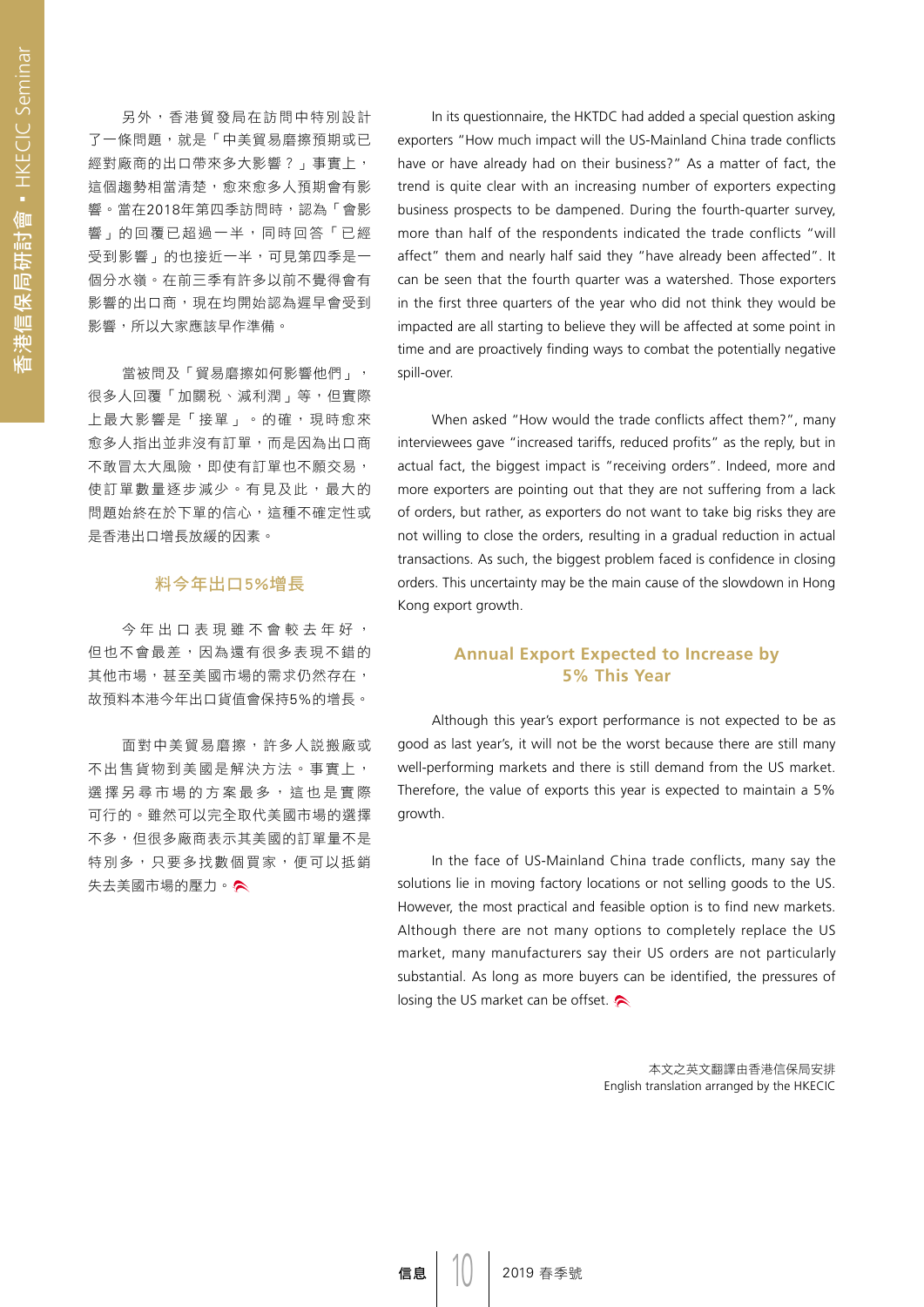## 全球外匯市場展望 **Outlook of the Global Foreign Exchange**



許長泰 摩根亞洲首席市場策略師

**Tai Hui**  Chief Market Strategist, Asia, J.P. Morgan Funds

在預期美國經濟增長維持穩定及加息 周期逐步見頂的情況下,美元於 2019年強勢不再,但歐元和日圓 卻不會因而有太大的上升空間。反而,比較 便宜的貨幣,例如加拿大元或者是一些新興 市場的貨幣,前景看俏。

回顧 2018年,強勢美元有兩大 支持:首先是在減稅效應下,無論 美國經濟還是企業盈利均見有增長, 並遠遠拋離了其他主要經濟體,其中包括 歐洲、新興市場甚至亞洲。其次是美國 過去幾年的加息策略,令美元持續走強。

然而,由減税帶動的刺激將會逐步 消退,預期 2019年美國經濟增長會 由去年的 3 - 3.5% 回落至今年的 1.5 - 2 % 左右,與中長期平均增長相若,較去年 的3%稍為放緩,與其他經濟體系的中間 差距也逐步收窄。加上美國加息周期即將 完結,令過去幾年強勢美元失去支持點, 預料未來 2 、 3 年貶值的風險愈來愈高。

s US economic growth stabilises and the cycle of interest<br>rate hikes comes to an end, the US Dollar is expected to lose<br>its strong momentum in 2019. Yet, that will not give much rate hikes comes to an end, the US Dollar is expected to lose lits strong momentum in 2019. Yet, that will not give much room for the Euro and Japanese Yen to go up. Rather, the outlook is attractive for relatively cheaper currencies such as the Canadian Dollar and those of some emerging markets.

In 2018, the strong US Dollar was supported by two factors. First, tax cuts stimulated growth in both the US economy and corporate profits at rates much higher than those in other major economies in Europe, emerging markets and even Asia. Second, the US strategy of raising interest rates over the past few years has been pushing up the Dollar.

Nevertheless, the positive effects brought by tax reductions will gradually disappear and economic growth in the US this year is anticipated to decline to around 1.5-2% from the 3-3.5% of last year. This is similar to average growth in the medium to long term and a bit lower than last year's 3%, narrowing the mid-point gap with other economies. As the US interest rate hike cycle is ending, the US Dollar will lose a pillar of support. It is expected that in the next two to three years, the chances of depreciation will increase.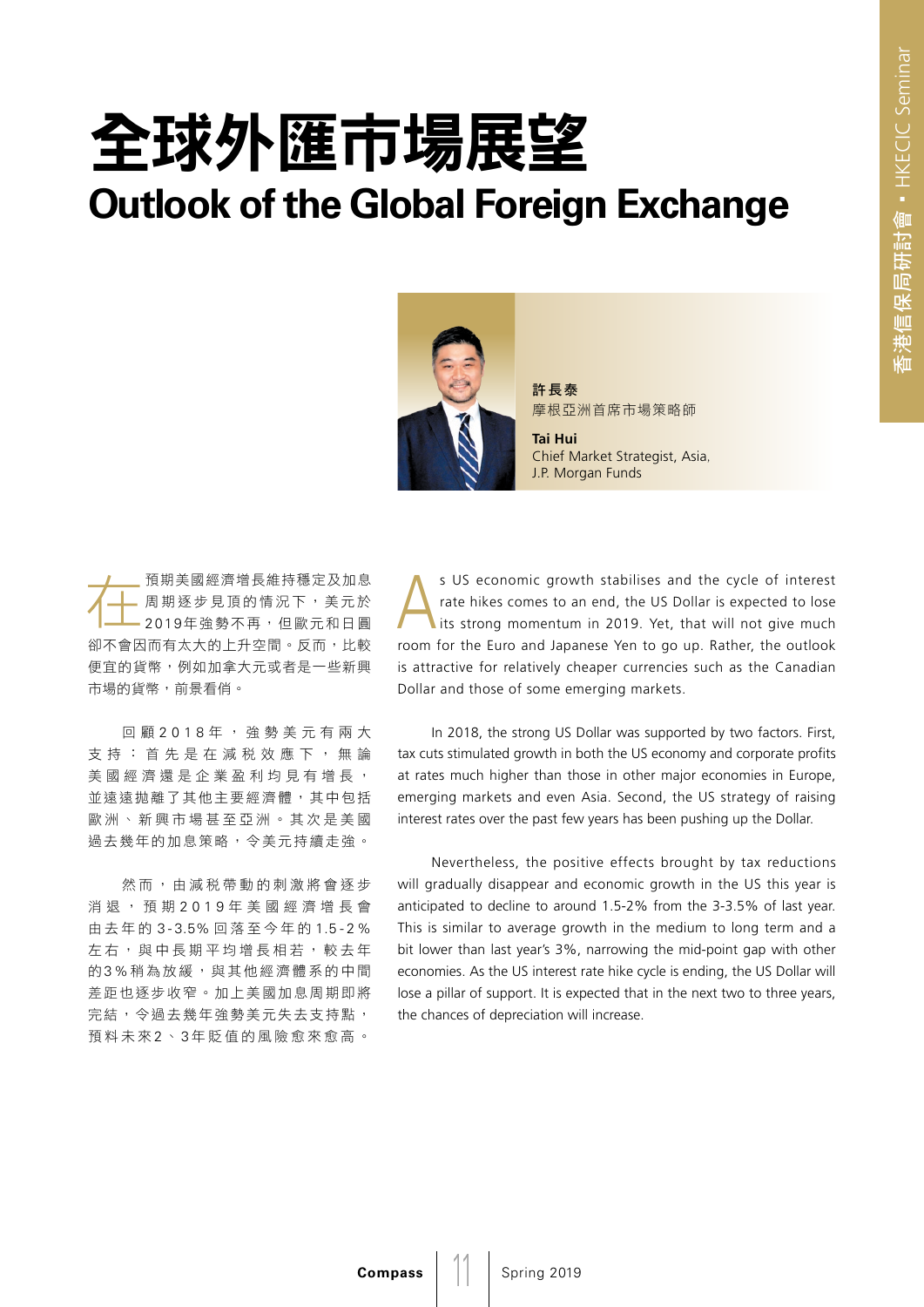至於歐元,除了匯價不算便宜外, 還面對着數個問題。首先是歐洲央行的 政策, 從短期來説, 量化寬鬆完結, 但加息空間相對有限,歐洲經濟整體 增長幅度不算太強,而且還要面對 眾多政治問題。其次是歐洲的資金流向, 過去很多歐洲機構投資者,如保險、 銀行等人員都曾表示會在歐洲投資債券。 大家都知道歐洲是零息環境,所以他們的 資金往往會投資到美國的債券或資產上, 資金流失可能會使歐元的弱勢持續,所以 我們相信,歐元的上升空間會相當有限。

英鎊方面,最大的不明朗因素是脱歐。 我們看到英鎊的價值非常便宜,現在 處於1.27、1.28左右,投資銀行預測年底 會在1.36附近徘徊,大概兑10.8港元左右。 英鎊主要的困擾在於英國的脫歐,從現在到 三月,是軟脱歐還是硬脫歐,對英鎊走勢 會有著根本性的影響。

硬 退 歐 可 能 令 英 鎊 回 到 1.20甚 至 更低的水平。因為硬退歐對於英國整體 經濟毫無疑問有非常嚴峻的影響。軟脫歐 的話,就是歐盟依然會和英國保持貿易 關係,這對於英國整體經濟影響相對地 有限,所以很多投資者會藉這個機會重新 投資包括債券、股票等英國資產。我們 認為現在的匯率是便宜的,但因為很多 投資者持觀望態度,故暫時沒有投資英國 資產的意欲,故英磅匯率可能要等脫歐 過程明朗化後,才會穩定下來。

日圓一直以來都是市場避險的貨幣, 當經濟不好或有甚麼風吹草動,日圓便會 上升,但日本的經濟並不十分強勁,絕不足 以維持強日圓的狀態。加上市場依然很擔心 經濟表現依然受到外圍因素影響,故日本 央行的政策,比美國甚至歐洲跑得更慢。

人民幣是大家比較關注的貨幣,很多 人談及貿易戰的關税問題,其實去年人民 幣大概貶值了8%,某種程度上是為了應付 關稅對於中國出口的打擊,也是政策方面的 調整。

The Euro is being impacted by a number of issues other than a high exchange rate. First, the European Central Bank will end quantitative easing in the short term but there is limited room to raise interest rates. Overall growth in the European economy is not considered strong which is being challenged by a number of political issues. Another factor of consideration is the flow of capital. While institutional investors from the insurance and banking sectors have said they would invest in European bonds, funds have consistently been flowing into US bonds and assets given the zero interest rate environment in Europe. We believe the Euro will have limited upside movement as the loss of investment capital will continue to weaken the currency.

As for the British Pound, Brexit serves as the biggest factor of uncertainty. With the Dollar at 1.27/1.28 to the Pound, it is currently very good value for money. Investment banks predict that by the end of the year, the Dollar will hover at around 1.36 to the Pound, which is about 10.8 Hong Kong dollars. As Brexit is the main factor of concern, movement of the Pound between now and March will depend on whether there will be a soft or hard Brexit.

A hard Brexit will, without doubt, severely hurt the UK economy and will possibly push the Pound down to the 1.20 level or maybe even lower. A soft Brexit means the UK will maintain trade relations with the EU and there will be limited impact on the economy. As such, investors will take the opportunity to re-enter the UK bond and stock markets. We believe the current Pound exchange rate is very low, but because investors are adopting a wait-and-see attitude, they have no strong desire to invest in UK assets. It is believed that the exchange rate of the British Pound will not stabilise until the Brexit process becomes clear.

The Japanese Yen has always been the currency of choice for hedging. Whenever economic conditions are down or troubling signs appear, the Yen will appreciate. However, the Japanese economy is not strong and cannot support a robust Yen. As the market is still concerned about the economy is being impacted by external factors, the Bank of Japan is even more conservative than its counterparts in the US and even Europe.

There has been increasing attention on the Renminbi (RMB) as discussions focus on the trade conflicts and tariffs. Last year, the RMB depreciated by about 8%, partly as a measure to counter the impact of tariff hikes on Mainland China exports and also, as a result of policy adjustments.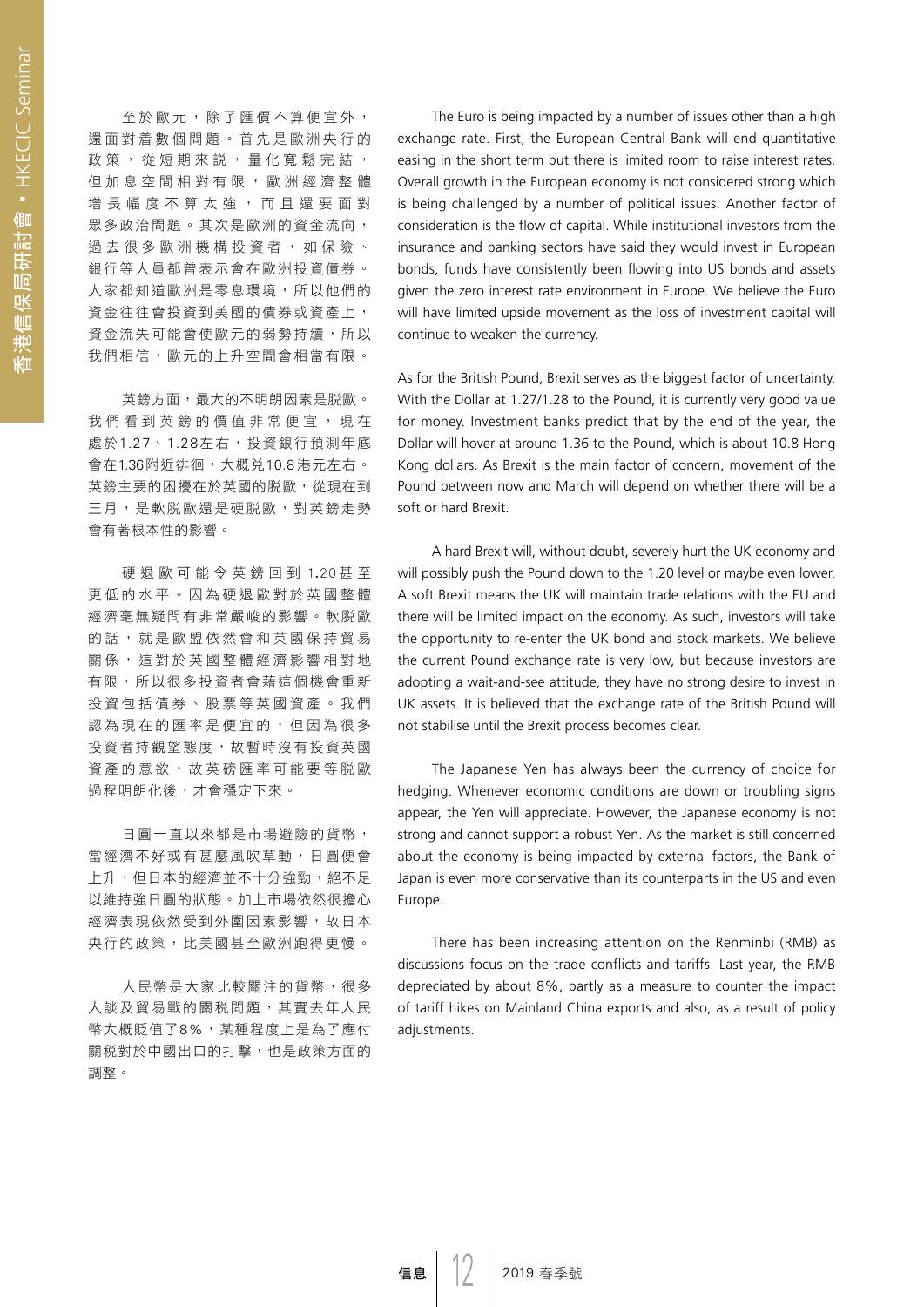第二方面,很多中國企業在過去幾年 大幅發放美元債券,因為以前美元便宜, 人民幣升值,美元利率又低,發美債是一個 很好的理財方法,但是現在美元強勢,美元 利率上漲,美元對人民幣繼續上漲,人民幣 如果繼續貶值的話,很多公司在償還狺些 外債時,難度會愈來愈高,違約風險也愈來 愈大。

最後,就貿易戰而言,美元升值及 人民幣貶值並非如此簡單。從政治方面 來說,美國會繼續盯著北京在匯率方面的 操控,每半年美國財政部都會有報告,顯示 哪些國家在操控匯率,過去幾年中國雖未被 列為匯率操控國,但卻一直被緊緊盯著, 不能有太多空間,如果人民幣持續貶值, 在整個貿易談判中,美國態度可能會相對 強硬。

我相信2019年經濟前景不會太差。 在過去3至6個月,中國的貨幣及財政 政策出現了180度的轉變,從過去以槓桿為 主導,減債維持金融穩定,由2018年12月份 開始明顯見到很多減税方案,或容許地方政 府加大發債規模,在行政手段上也見放鬆, 藉以支持經濟。

在政治、金融、經濟整體穩定的 環境中,我相信人民幣貶值會有一定空間, 但過度貶值的弊會多於利。雖然我們沒有 一個對匯率的預測,但我們借用投資銀行 研究部門的估計,今年年底,人民幣兑美元 會在7.1左右徘徊。

新興市場如亞洲的印尼、印度,傳統 上它們都是經常帳赤字較大的國家,當美元 強勢的時候,匯率貶值的風險便會大一點, 但若美元在今年處於貶值狀態,這些國家 整體經濟或匯率都會較為穩定。估計2019年 新興市場的貨幣整體會比2018年好。

Moreover, over the last few years, a large number of Mainland corporations have issued substantial amounts of US Dollar-denominated bonds. Issuing such bonds was a good way to manage finances when the US Dollar was cheap with low interest rates and RMB value was on the rise. However with the strengths of the two currencies now reversing and high US interest rates, further devaluation of the RMB will make it a greater challenge for Mainland companies when it comes time to repurchase the bonds, increasing the risks of default.

Lastly, from the trade conflicts perspective, appreciation of the US Dollar and depreciation of the RMB are not simple matters. Politically speaking, the US will be keeping a close watch on any move by Beijing to manipulate the exchange rate. Every six months, the US Treasury reports on countries that have been deemed to be manipulating their currencies. While Mainland China has not been named a currency manipulator in the last few years, it is being closely monitored and has limited room to manouevre. If the RMB continues to depreciate, the US may take a tougher stance in trade conflicts negotiations.

I believe, the outlook for the economy in 2019 will not be that pessimistic. In the last three to six months, Mainland China's monetary and fiscal policies have turned 180 degrees. In the past, it relied on leveraged investments and reducing debt to maintain financial stability. Since December 2018, a number of tax reductions have been introduced and local authorities have been allowed to enhance the scale of bond issues. Administrative processes have also been relaxed to help support the economy.

Under a stable political, financial and economic environment, I believe there is room for the RMB to depreciate, but over-depreciation will do more damage than good. Although we are not providing any predictions on the exchange rate, but borrowing forecasts by the research departments of investment banks, the RMB exchange rate will hover around 7.1 to the US dollar by the end of this year.

Traditionally, emerging markets such as Indonesia and India have always posted the largest current account deficits. When the US Dollar is strong, the risk of currency depreciation in these markets will be higher. However, if the US Dollar itself depreciates this year, overall economic growth and exchange rates will be more stable in these emerging markets. It is expected these currencies will perform better in 2019 than they did last year.

> 本文之英文翻譯由香港信保局安排 English translation arranged by the HKECIC

13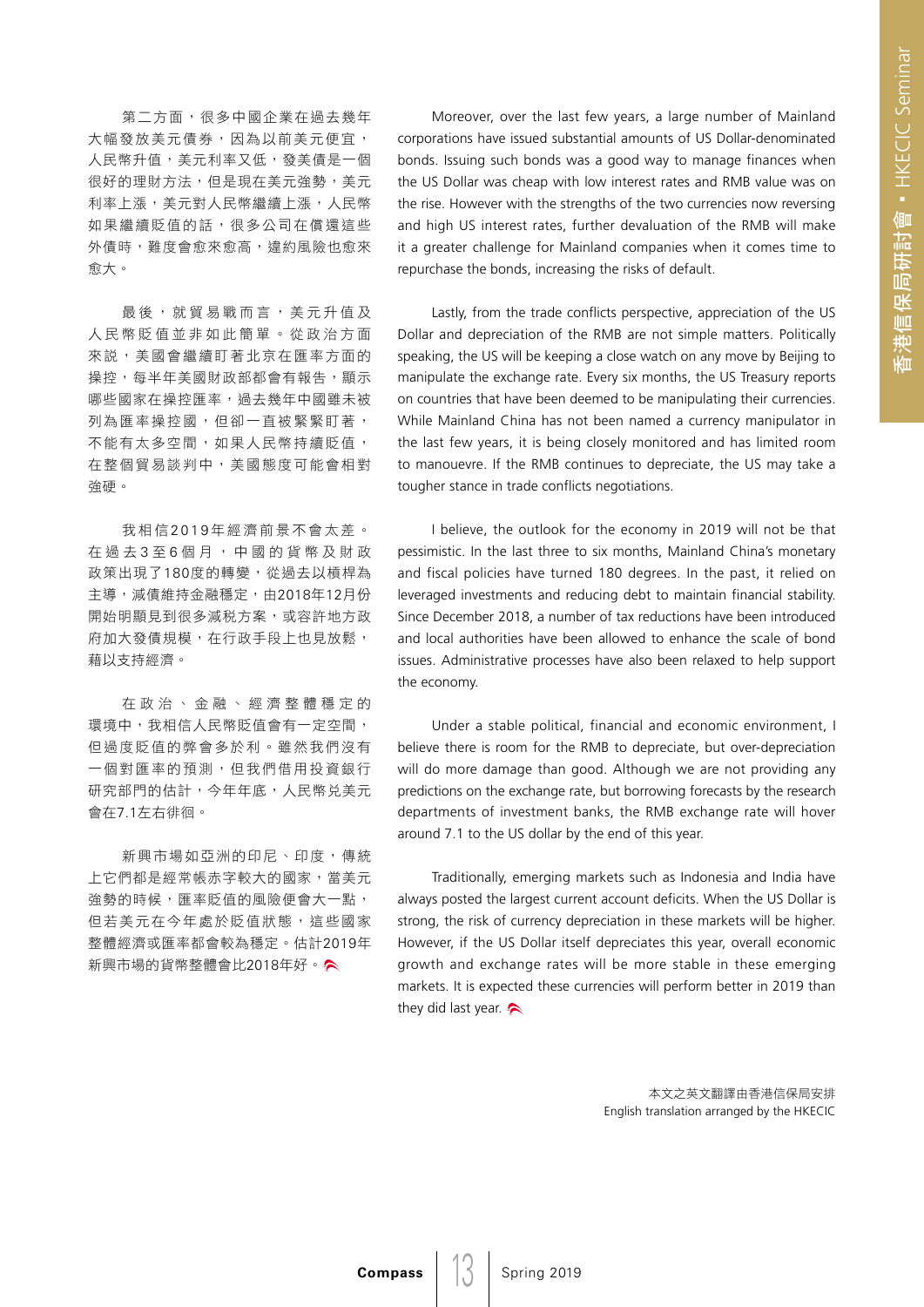# 經驗分享 ─ 中小企如何 應對中美貿易磨擦

### **Experience Sharing** - **How SMEs Combat the Trade Conflicts between the US and Mainland China**



香港電子業總會榮譽會長及香港電子業商會會長

#### **Dr C.H. Ng**

Honorary Chairman, Hong Kong Electronics Industry Council; and Chairman, The Hong Kong Electronic Industries Association

電子業佔香港2017年總出口66.2%, 是香港最大的產品出口創匯行業。 就電子產品而言,美國仍是最大的 出口市場。事實上,香港電子業界大部分 工廠均設於中國內地,產品很多時候直接 從中國內地出口,未必經過香港,業界因此 相當關注中美貿易磨擦的發展及如何應對 懲罰性關稅。

有些人認為,只要將廠房遷離中國 內地便能解決問題,但事實並非如此。我們 曾諮詢專門處理海關事務的美國律師及 法律顧問,要知悉產品能否獲得豁免懲罰性 關稅,其實是取決於產品有否經過實質性 轉變(substantial transformation),即產品 最主要部分是否產自中國內地。若該實質性 轉變不在中國內地發生,即使產品被列入 關税清單,亦可獲豁免。因此,原產地並 不是唯一考慮因素,單單將最終產品裝嵌地 搬離中國內地,其實並非萬全之策。實質性 轉變的定義,與產品性質、產品結構和生產 程序有很大關係,業界可向有關方面的專家 了解哪些過程屬於實質性轉變。

對電子業來說,為應對中美貿易磨擦 而短期將生產線轉移,越南北部是個較適合 he electronics industry accounted for 66.2% of Hong Kong's total exports in 2017. It is Hong Kong's largest exporter of goods with the US remaining the largest market for local electronic products. It is

a fact that most Hong Kong electronics companies have factories located in Mainland China with finished products often being exported directly from the Mainland without passing through Hong Kong. The industry, therefore, is justifiably concerned about developments in the US-Mainland China trade conflicts and considering how to cope with the punitive tariffs being imposed.

Some people believe the problem can be easily resolved by moving factories to outside of Mainland China. In reality, this may not work. American lawyers and legal counsels who specialise in customs matters have advised us that to determine whether a product can be exempted from the punitive tariffs, one must look at whether the most important part of the product has undergone "substantial transformation" in Mainland China. If "substantial transformation" does not occur in Mainland China, then the product can be exempted even if it is on the tariffs list. As the place of original manufacturing is not the only point of consideration, the perfect solution is not as easy as simply moving assembly plants out of Mainland China. The definition of "substantial transformation" has a lot to do with the nature of the product, its structure and production process. The industry can find out more from the relevant experts about the processes that can be considered "substantial transformation".

For the electronics industry, wanting to transfer production lines out of Mainland China for the short term to counter challenges posed by the US-Mainland China trade conflicts, northern Vietnam is a more suitable